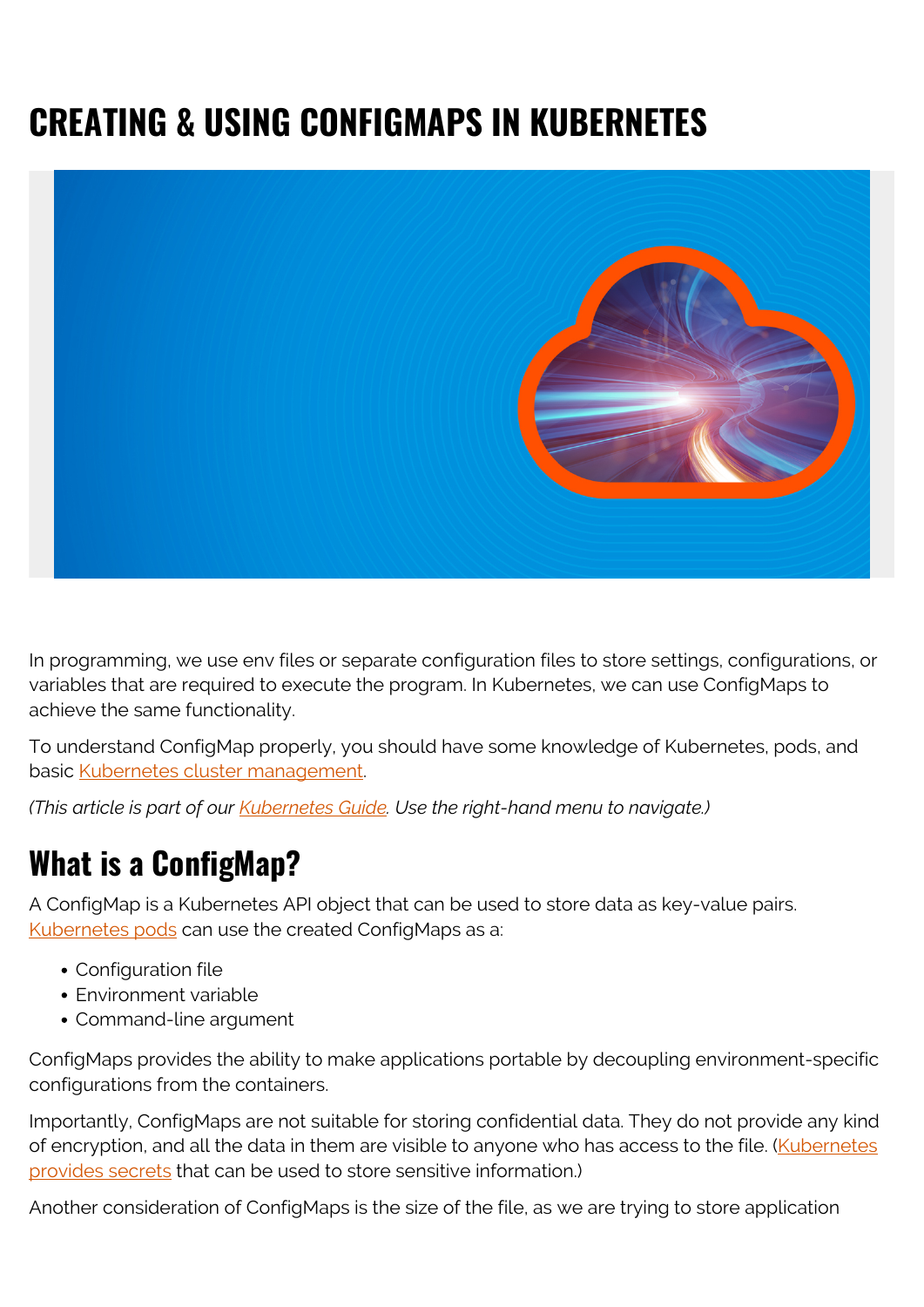configuration ConfigMap files limited to 1MB. For larger data sets, it's better to use separate file mounts, databases, or file services.

#### **ConfigMap example**

```
kind: ConfigMap
apiVersion: v1
metadata:
   name: example-configmap
   namespace: default
data:
   # Configuration Values are stored as key-value pairs
   system.data.name: "app-name"
   system.data.url: "https://app-name.com"
  system.data.type one: "app-type-xxx"
   system.data.value: "3"
   # File like Keys
  system.interface.properties: |
     ui.type=2
     ui.color1=red
     ui.color2=green
```
In a ConfigMap, the required information can be stored in the data field. We can store values in two ways:

- As individual key pair properties
- In a granular format where they are fragments of a configuration format. (File Like Keys)

## **How to create ConfigMaps**

ConfigMaps and pods go hand in hand as ConfigMaps can be used as environment variables and configuration information in a Kubernetes pod.

In this section, we will have a look at how to create ConfigMaps. Here are some notes before we get started:

- We will be using a windows environment with the windows subsystem for Linux (Ubuntu) as the terminal environment.
- The Docker desktop will be configured to facilitate a Kubernetes environment.
- We will be using the official sample files provided by Kubernetes to demonstrate the functionality of ConfigMap.

### **Creating ConfigMaps from directories**

We can use the following command to create ConfigMap directories.

#### kubectl create configmap

It will look for appropriate files (regular files) within a specific directory that can be used to create a ConfigMap while ignoring any other file types (hidden files, subdirectories, symlinks, etc.)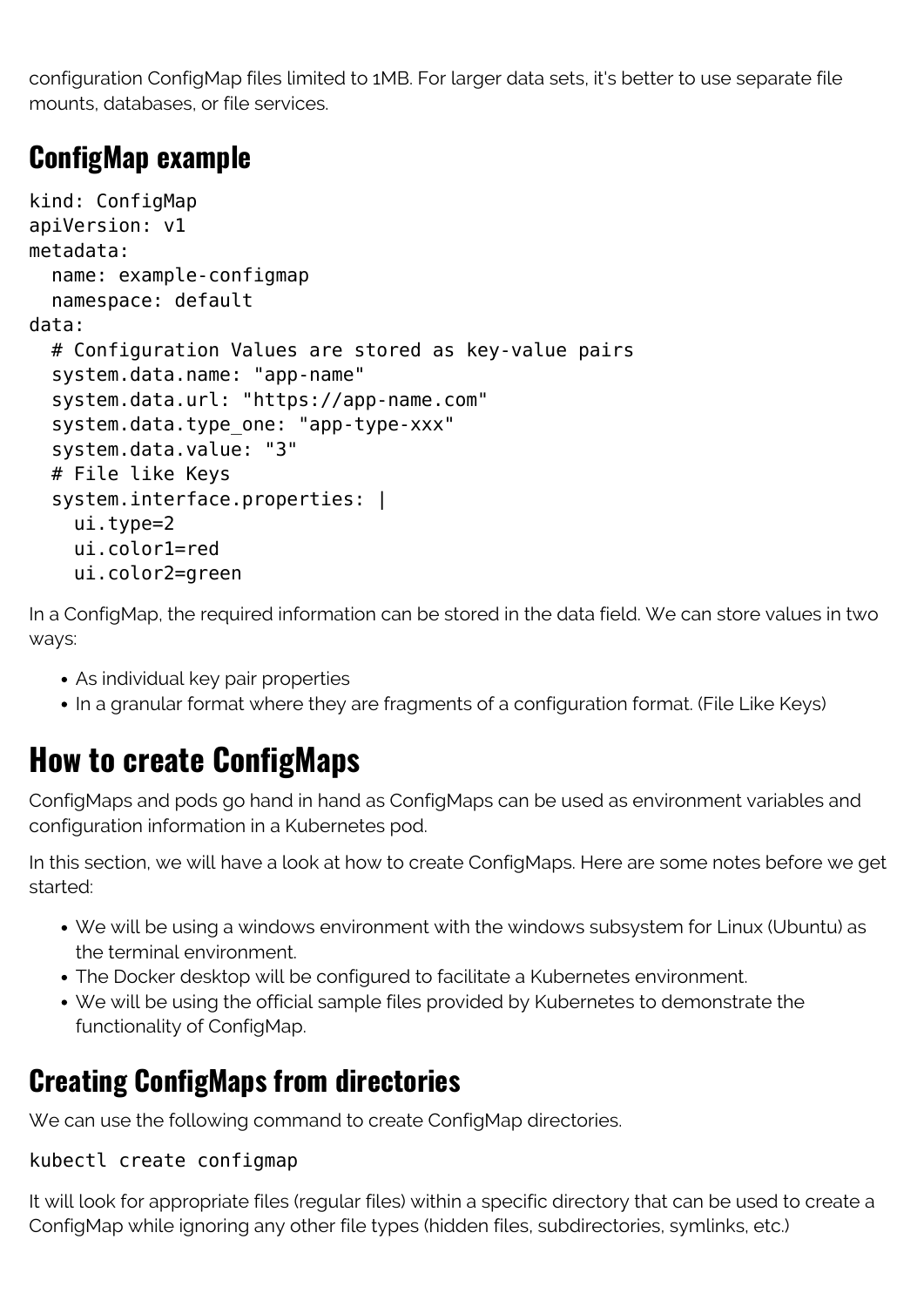First, let's create a directory using this command:

mkdir configmap-example

> mkdir configmap-example

Then we'll download the required

sample files to the directory. These files will be used to generate the ConfigMap.

wget https://kubernetes.io/examples/configmap/game.properties -O configmapexample/game.properties

wget https://kubernetes.io/examples/configmap/ui.properties -O configmapexample/ui.properties

| > wget https://kubernetes.io/examples/configmap/game.properties -0 configmap-example/game.properties |
|------------------------------------------------------------------------------------------------------|
| --2021-04-24 18:28:29-- https://kubernetes.io/examples/configmap/game.properties                     |
| Resolving kubernetes.io (kubernetes.io) 147.75.40.148                                                |
| Connecting to kubernetes.io $(kubernetes.io) 147.75.40.148 :443$ connected.                          |
| HTTP request sent, awaiting response 200 OK                                                          |
| Length: 157 [application/octet-stream]                                                               |
| Saving to: 'configmap-example/game.properties'                                                       |
|                                                                                                      |
| 2021-04-24 18:28:29 (14.7 MB/s) - 'configmap-example/game.properties' saved [157/157]                |
| wget https://kubernetes.io/examples/configmap/ui.properties -0 configmap-example/ui.properties       |
| --2021-04-24 18:28:51-- https://kubernetes.io/examples/configmap/ui.properties                       |
| Resolving kubernetes.io (kubernetes.io) 147.75.40.148                                                |
| Connecting to kubernetes.io $(kubernetes.io) 147.75.40.148 :443$ connected.                          |
| HTTP request sent, awaiting response 200 OK                                                          |
| Length: 83 [application/octet-stream]                                                                |
| Saving to: 'configmap-example/ui.properties'                                                         |
|                                                                                                      |
|                                                                                                      |
| 2021-04-24 18:28:52 (5.61 MB/s) - 'configmap-example/ui.properties' saved [83/83]                    |

Now let's have a look at the file contents using the following commands.

cat game.properties cat ui.properties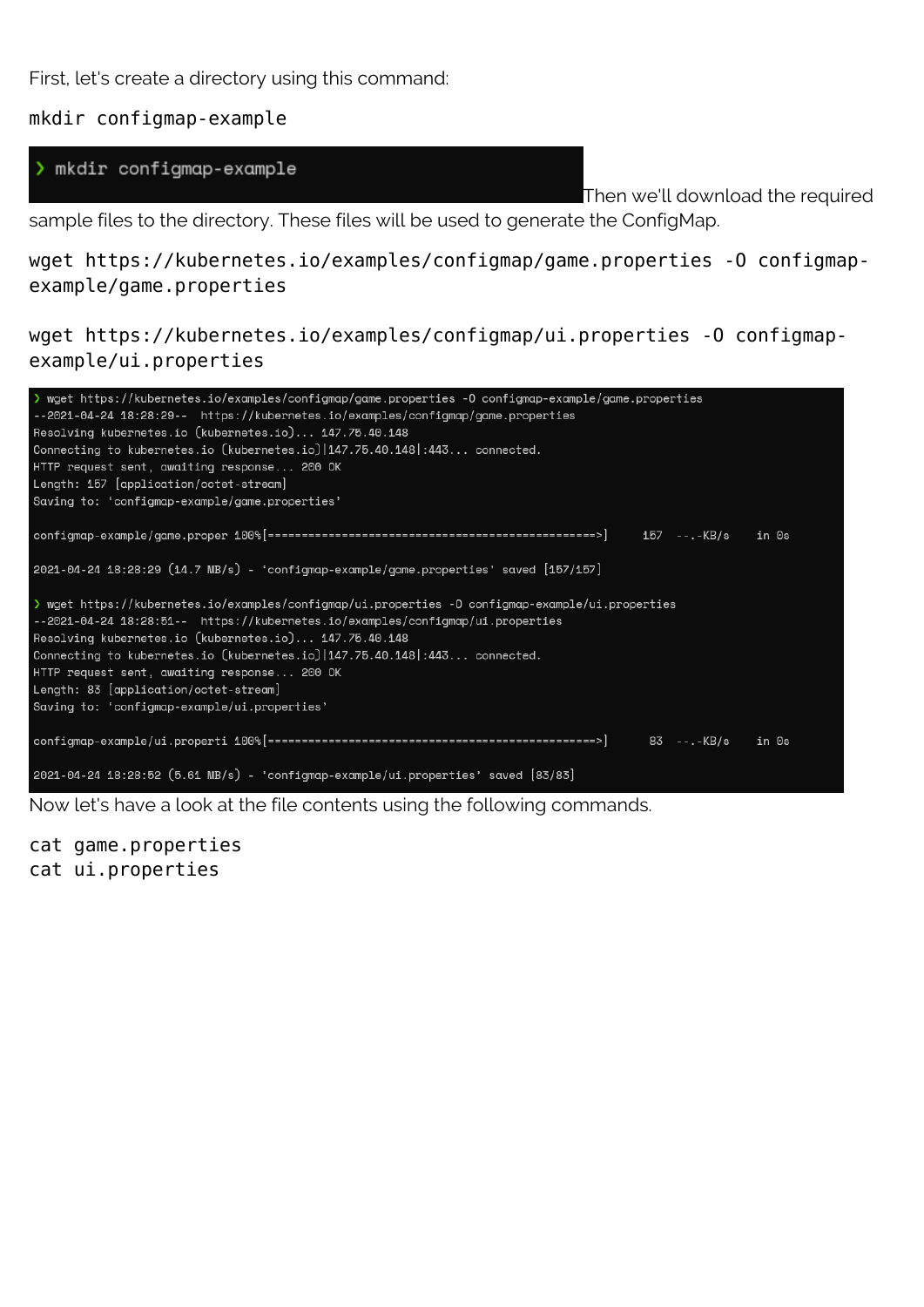> cat game.properties enemies=aliens lives=3 enemies.cheat=true enemies.cheat.level=noGoodRotten secret.code.passphrase=UUDDLRLRBABAS secret.code.allowed=true secret.code.lives=30<mark>%</mark> > cat ui.properties color.good=purple color.bad=yellow allow.textmode=true how.nice.to.look=fairlyNice

When creating ConfigMaps using directories, the most important factor is that you have to correctly define the key-value pairs within each file.

After that, let's create the ConfigMap using the create configmap command.

```
kubectl create configmap game-config-example --from-file=configmap-example/
```

```
kubectl create configmap game-config-example --from-file=configmap-example/
configmap/game-config-example created
```
This command will package the files within the specified directory and create a ConfigMap file. We can use the kubectl describe command to view the ConfigMap file.

#### kubectl describe configmaps game-config-example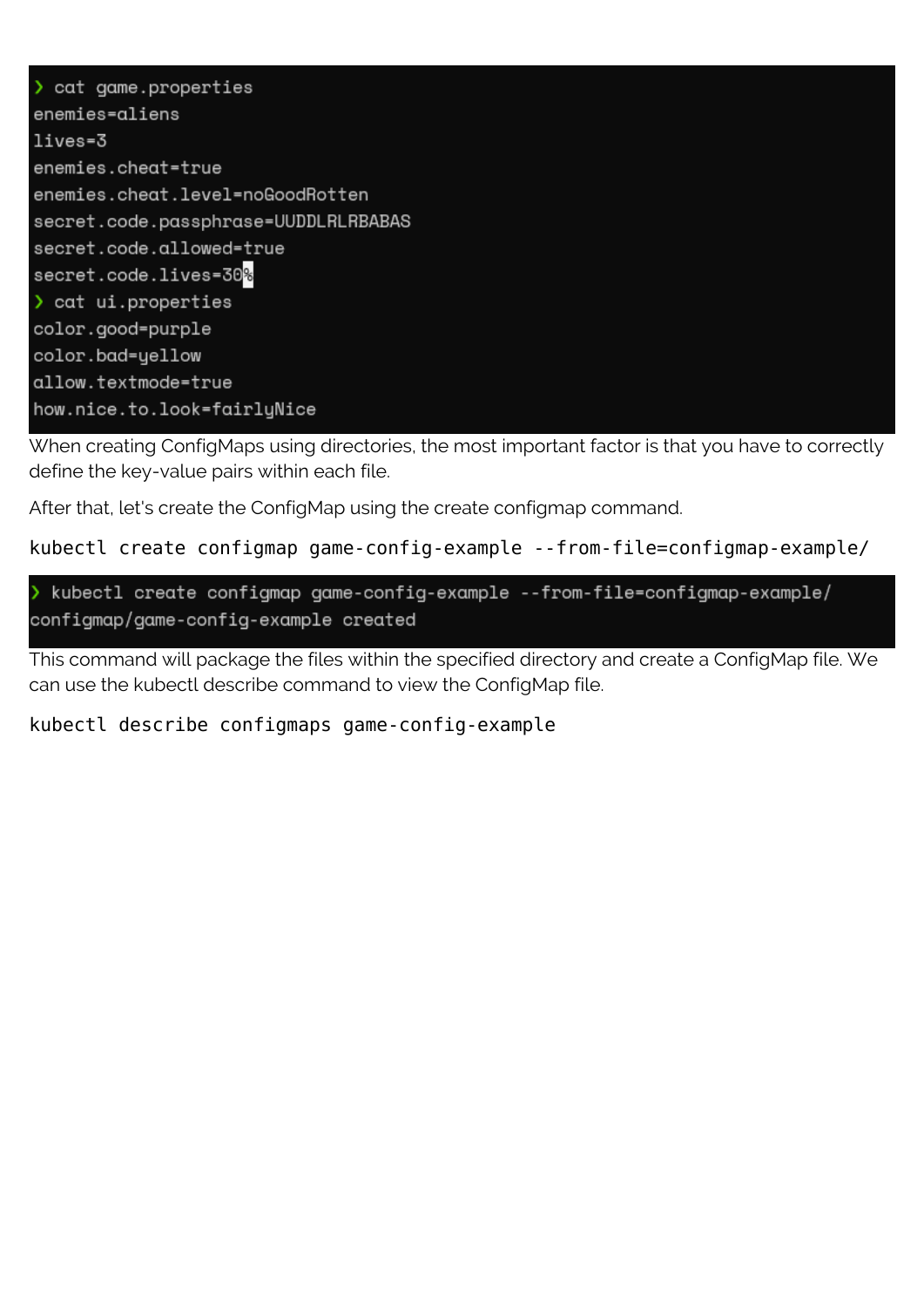> kubectl describe configmaps game-config-example game-config-example Name: Namespace: default Labels: <none> Annotations: <none> Data  $=$ game.properties:  $- - -$ enemies=aliens lives=3 enemies.cheat=true enemies.cheat.level=noGoodRotten secret.code.passphrase=UUDDLRLRBABAS secret.code.allowed=true secret.code.lives=30 ui.properties: color.good=purple color.bad=yellow allow.textmode=true how.nice.to.look=fairlyNice Events: <none>

We can get the ConfigMap in YAML format using the following command.

kubectl get configmaps game-config-example -o yaml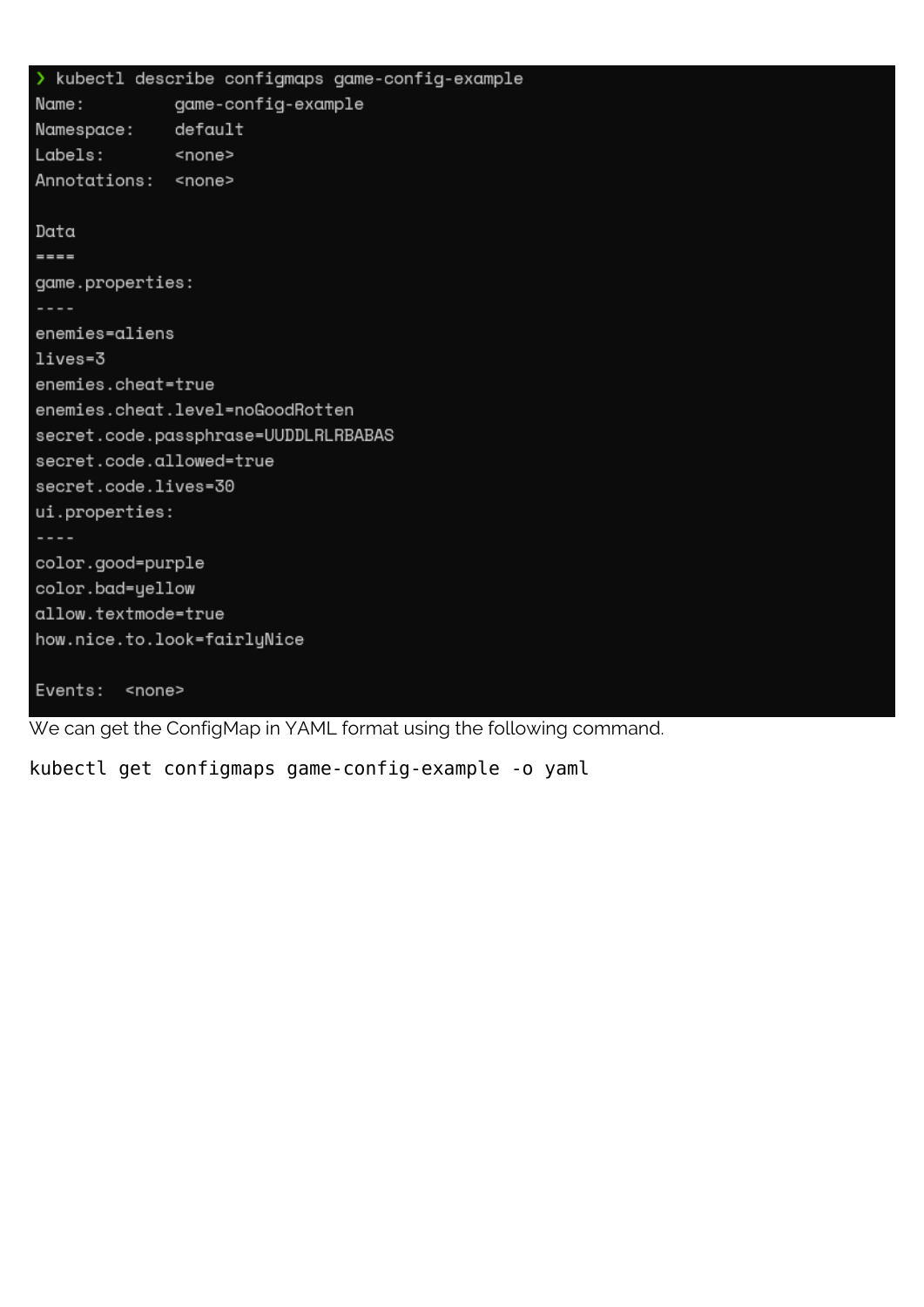```
> kubectl get configmaps game-config-example -o yaml
apiVersion: v1
data:qame.properties:enemies=aliens
    lives = 3enemies.cheat=true
    enemies.cheat.level=noGoodRotten
    secret.code.passphrase=UUDDLRLRBABAS
    secret.code.allowed=true
    secret.code.lives=30
  ui.properties: |
    color.good=purple
    color.bad=yellow
    allow.textmode=true
    how.nice.to.look=fairlyNice
kind: ConfigMap
metadata:creationTimestamp: "2021-04-24T13:53:24Z"
 managedFields:
  - apiVersion: v1
    fieldsType: FieldsV1
    fieldsV1:
      f:data:\{ \}f:game.properties: \{\}f:ui.properties: \{\}manager: kubectl-create
    operation: Update
    time: "2021-04-24T13:53:24Z"
  name: game-config-example
  namespace: default
  resourceVersion: "8324"
  selfLink: /api/v1/namespaces/default/configmaps/game-config-example
  uid: ca1fc37e-20aa-4650-a1c6-8c7c87f4387e
```
#### **Creating ConfigMaps from files**

In the same way we created ConfigMaps using directories, we can also create ConfigMaps using files by using the --from-file parameter to point to a single file in the kubectl create configmap command. So, let's create a ConfigMap using the game.properties file as shown below.

```
kubectl create configmap game-config-example-2 --from-file=configmap-
example/game.properties
```

```
> kubectl create configmap game-config-example-2 --from-file=configmap-example/game.properties
configmap/game-config-example-2 created
```
kubectl describe configmap game-config-example-2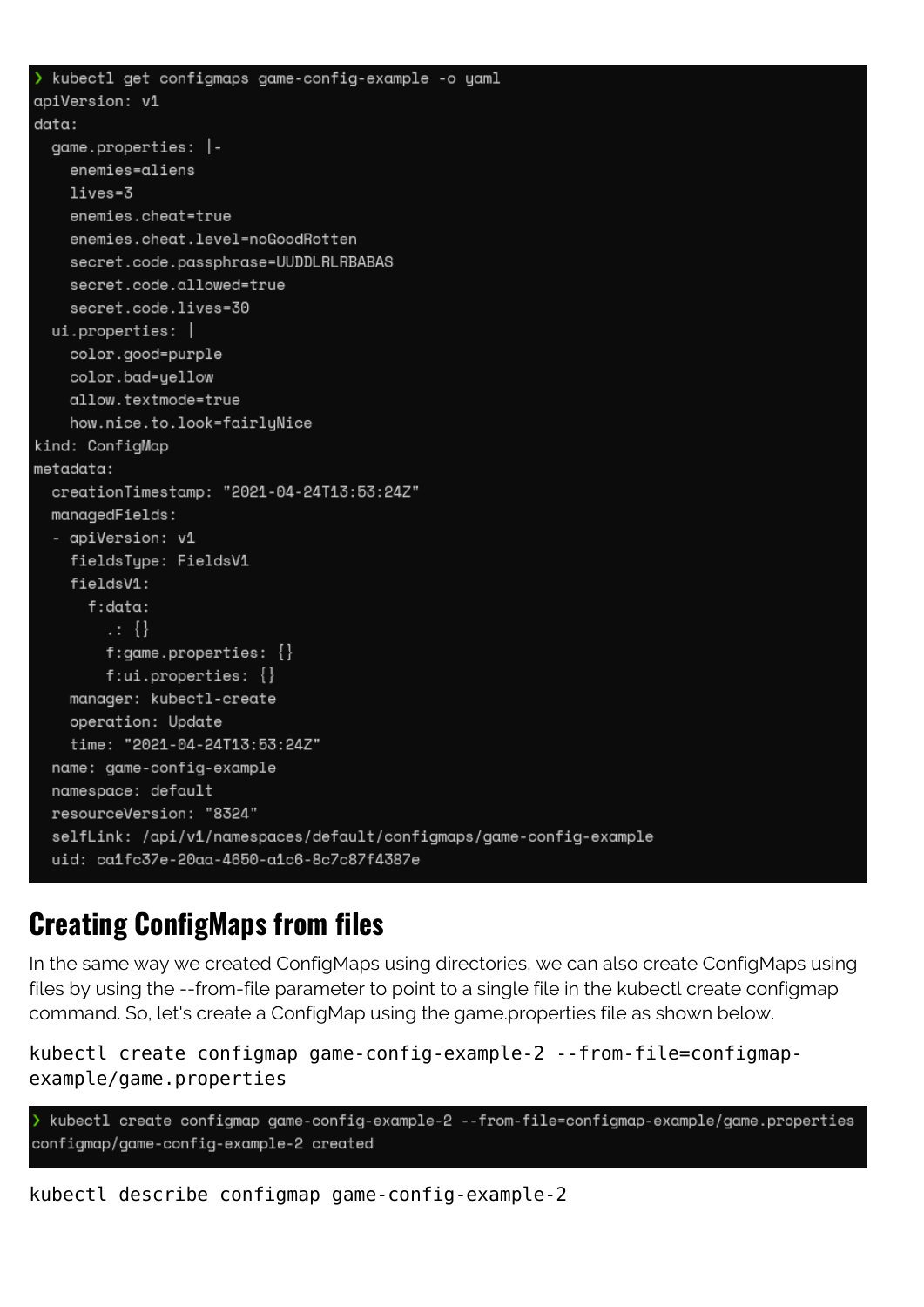```
> kubectl describe configmap game-config-example-2
Name:
              game-config-example-2
Namespace:
              defaultLabels:
              <none>
Annotations:
              <none>
Data
= = =game.properties:
\sim \sim \simenemies=aliens
lives=3
enemies.cheat=true
enemies.cheat.level=noGoodRotten
secret.code.passphrase=UUDDLRLRBABAS
secret.code.allowed=true
secret.code.lives=30
Events: <none>
```
We can define multiple --from-file arguments multiple times to create a single ConfigMap file using several different files.

kubectl create configmap game-config-example-2 --from-file=c

#### **Creating ConfigMaps from an environment file**

Kubernetes allows users to create ConfigMaps using env files. We can use the --from-env-file argument when defining an env file. This argument can also be used multiple times to define multiple env files.

When using env files, each line should adhere to the <name>=<value> format. Empty lines and comments will be ignored, while quotation marks will be a part of ConfigMap.

cat configmap-example/game-env-file.properties

```
> cat configmap-example/game-env-file.properties
enemies=aliens
lives=3
allowed="true"
# This comment and the empty line above it are ignored
```
kubectl create configmap game-config-env-file-example --from-envfile=configmap-example/game-env-file.properties

> kubectl create configmap game-config-env-file-example --from-env-file=configmap-example/game-env-file.properties configmap/game-config-env-file-example created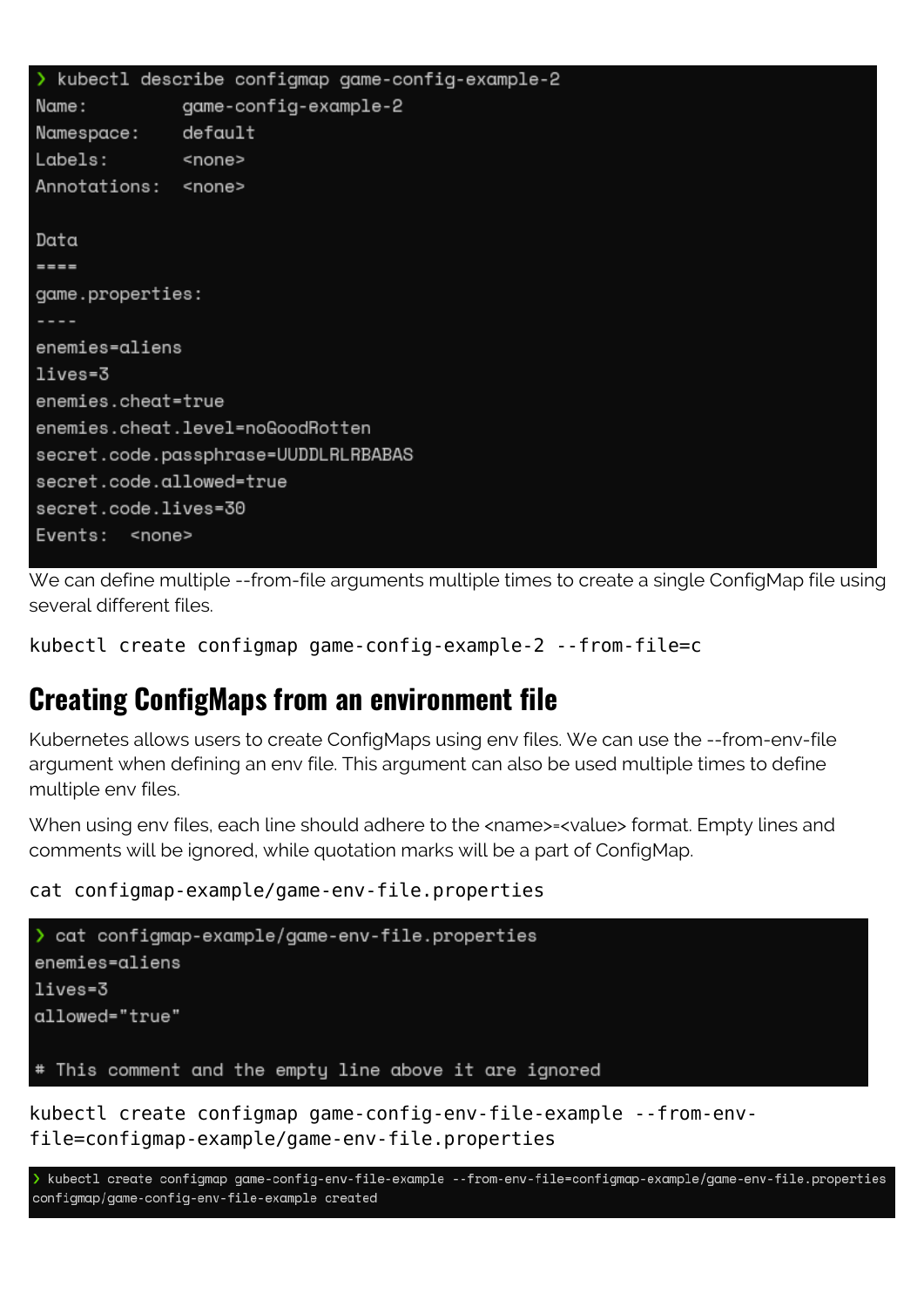kubectl get configmap game-config-env-file-example -o yaml

```
> kubectl get configmap game-config-env-file-example -o yaml
apiVersion: v1
data:allowed: '"true"'
  enemies: aliens
  lives: "3"
kind: ConfigMap
metadata:
  creationTimestamp: "2021-04-24T21:25:36Z"
  managedFields:
  - apiVersion: v1
    fieldsType: FieldsV1
    fieldsV1:
      f:data:\cdot : \ \{\}f:allowed: \{\}f:enemies: \{\}f:1ives:manager: kubectl-create
    operation: Update
    time: "2021-04-24T21:25:36Z"
  name: game-config-env-file-example
  namespace: default
  resourceVersion: "16396"
  selfLink: /api/v1/namespaces/default/configmaps/game-config-env-file-example
  uid: e90b2d34-458f-41d8-86a6-b1a1fd104bf6
```
#### **Creating ConfigMap from a file with a predefined key**

When creating a ConfigMap, we can use the following format in --from-file argument to define a key name that will overwrite the file name used in the data section.

```
--from-file=<Key-Name>=<File-Path>
```
The following example demonstrates how to define a key

while creating a ConfigMap.

```
kubectl create configmap game-config-key-example --from-file=game-key-
example-data=configmap-example/game.properties
```

```
> kubectl create configmap game-config-key-example --from-file=game-key-example-data=configmap-example/game.
properties
configmap/game-config-key-example created
```
kubectl get configmap game-config-key-example -o yaml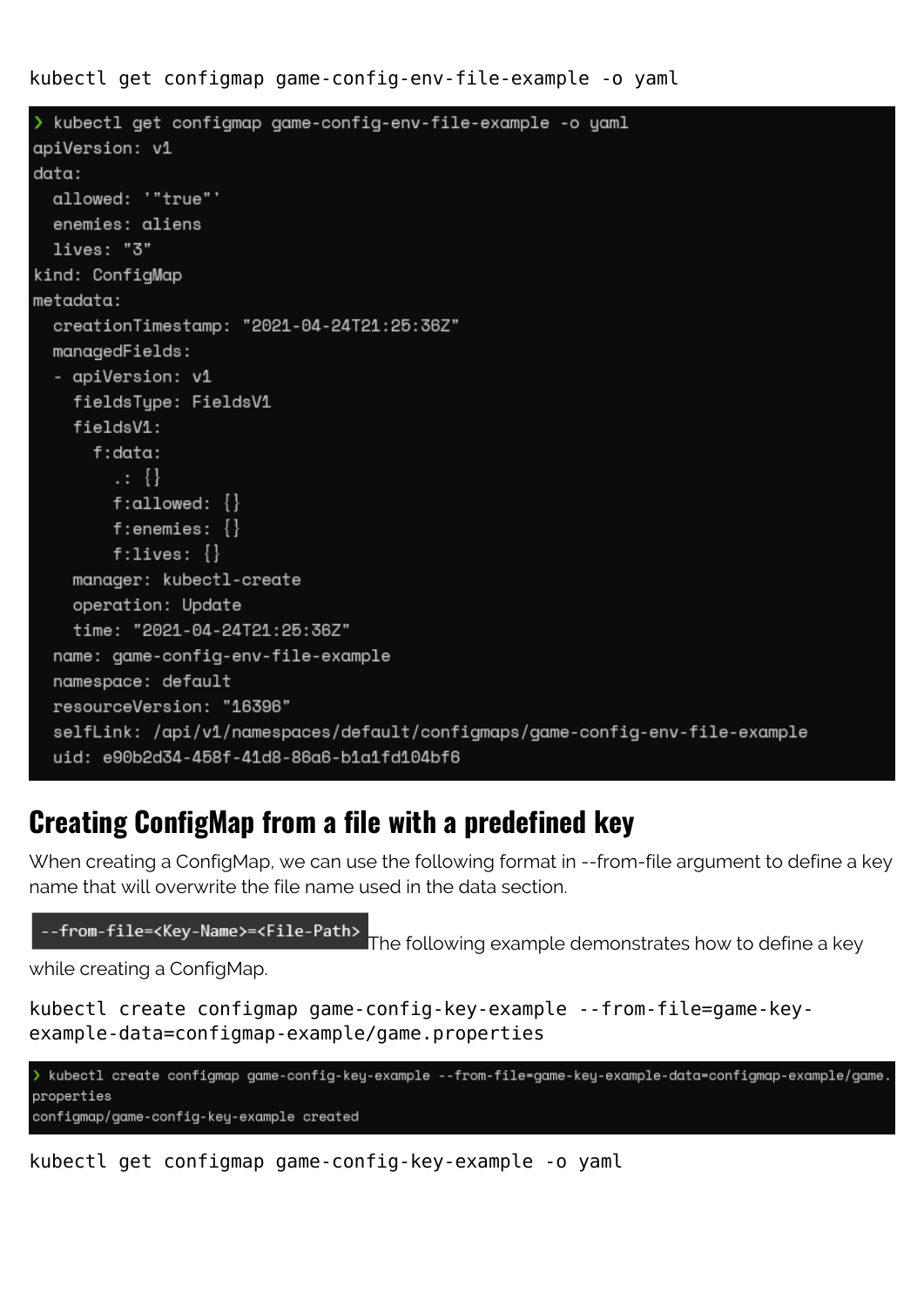```
kubectl get configmap game-config-key-example -o yaml
apiVersion: v1
data:qame-key-example-data: |-
    enemies=aliens
    lives=3
    enemies.cheat=true
    enemies.cheat.level=noGoodRotten
    secret.code.passphrase=UUDDLRLRBABAS
    secret.code.allowed=true
    secret.code.lives=30
kind: ConfigMap
metadata:
  creationTimestamp: "2021-04-24T21:48:18Z"
  managedFields:
  - apiVersion: v1
    fieldsType: FieldsV1
    fieldsV1:
      f:data:\cdot : \}f:game-key-example-data: \{\}manager: kubectl-create
    operation: Update
    time: "2021-04-24T21:48:18Z"
  name: game-config-key-example
  namespace: default
  resourceVersion: "18755"
  selfLink: /api/v1/namespaces/default/configmaps/game-config-key-example
  uid: 8a27d189-6ddc-431d-a53f-11a1690a5ba6
```
#### **Creating ConfigMaps from values**

Another way to create ConfigMaps is to provide literal values as parameters in the create configmap command. For this, we can use the --from-literal argument to pass each key pair. This is especially handy when we need to create ConfigMaps on the fly.

```
kubectl create configmap config-example-values --from-
literal=example.value=one --from-literal=example-type=2 --from-
literal=example.url="http://example.com"
```

```
> kubectl create configmap config-example-values --from-literal=example.value=one --from-literal=example-tup
e=2 --from-literal=example.url="http://example.com"
configmap/config-example-values created
```
kubectl get configmap config-example-values -o yaml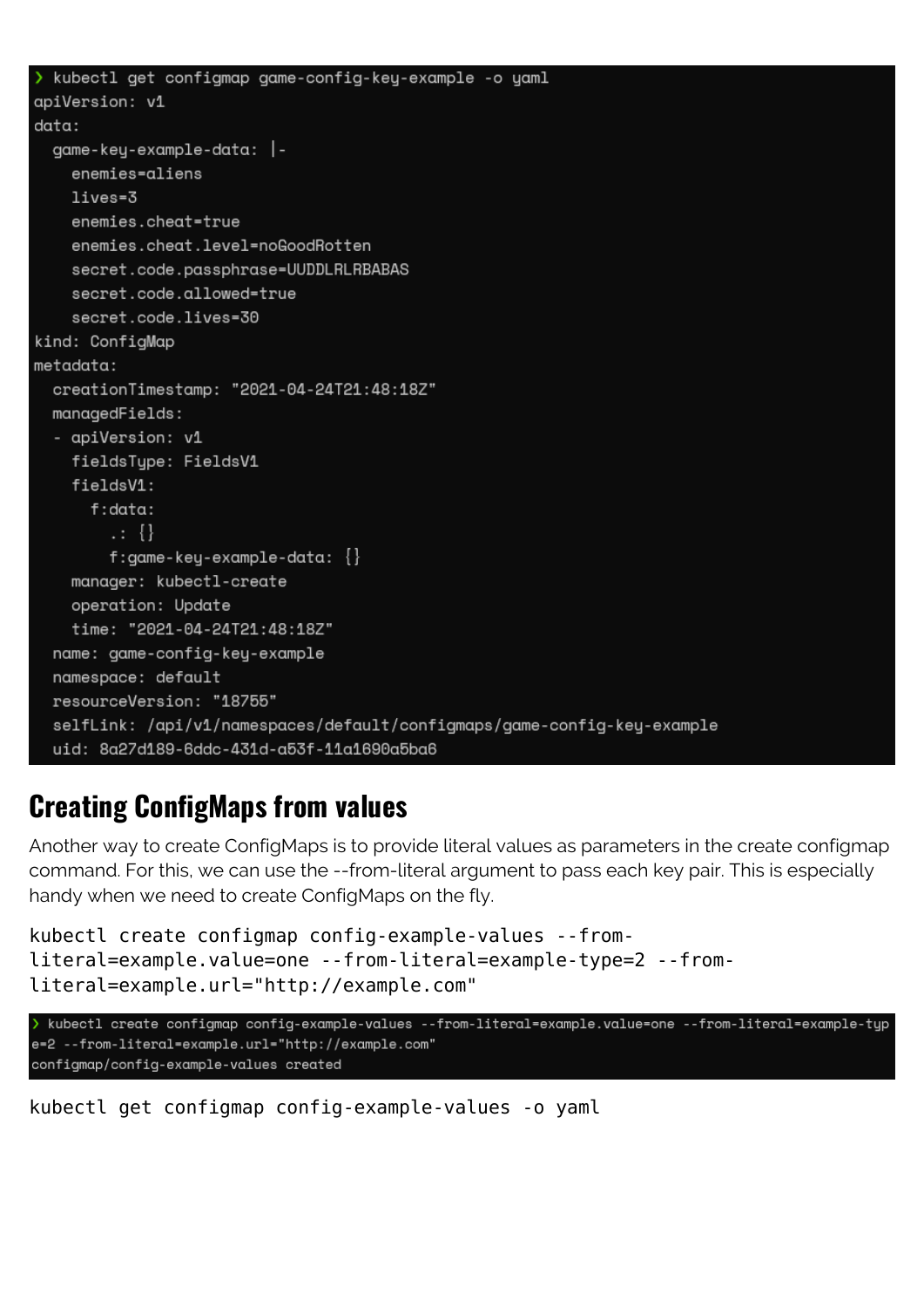```
> kubectl get configmap config-example-values -o yaml
apiVersion: v1
data:example-type: "2"
  example.url: http://example.com
  example.value: one
kind: ConfigMap
metadata:
  creationTimestamp: "2021-04-24T21:56:54Z"
 managedFields:
  - apiVersion: v1
    fieldsTupe: FieldsV1
    fieldsV1:
      f:data:\cdot : \}f:example-type: \{\}f:example.url: \{\}f:example.value: \{\}manager: kubectl-create
    operation: Update
    time: "2021-04-24T21:56:54Z"
  name: config-example-values
  namespace: default
  resourceVersion: "19646"
  selfLink: /api/v1/namespaces/default/configmaps/config-example-values
  uid: efac70b4-07b4-49fe-ad0e-9e1c493fb376
```
## **Utilizing ConfigMaps in pods**

Now we have a basic understanding of how to create ConfigMaps. The next step is to use the created ConfigMaps for creating a Pod. In this section, we will create a simple ConfigMap and use it when creating a pod in Kubernetes.

As the first step, let's create a file named "app-basic.properties" and include two key-value pairs.

app-basic.properties

```
system.type="TESTING CONFIGMAP"
system.number=12345
```
We will create a ConfigMap named "app-basic-configmap" using the above file and the --from-file option.

```
kubectl create configmap app-basic-configmap --from-file=configmap-
example/app-basic.properties
```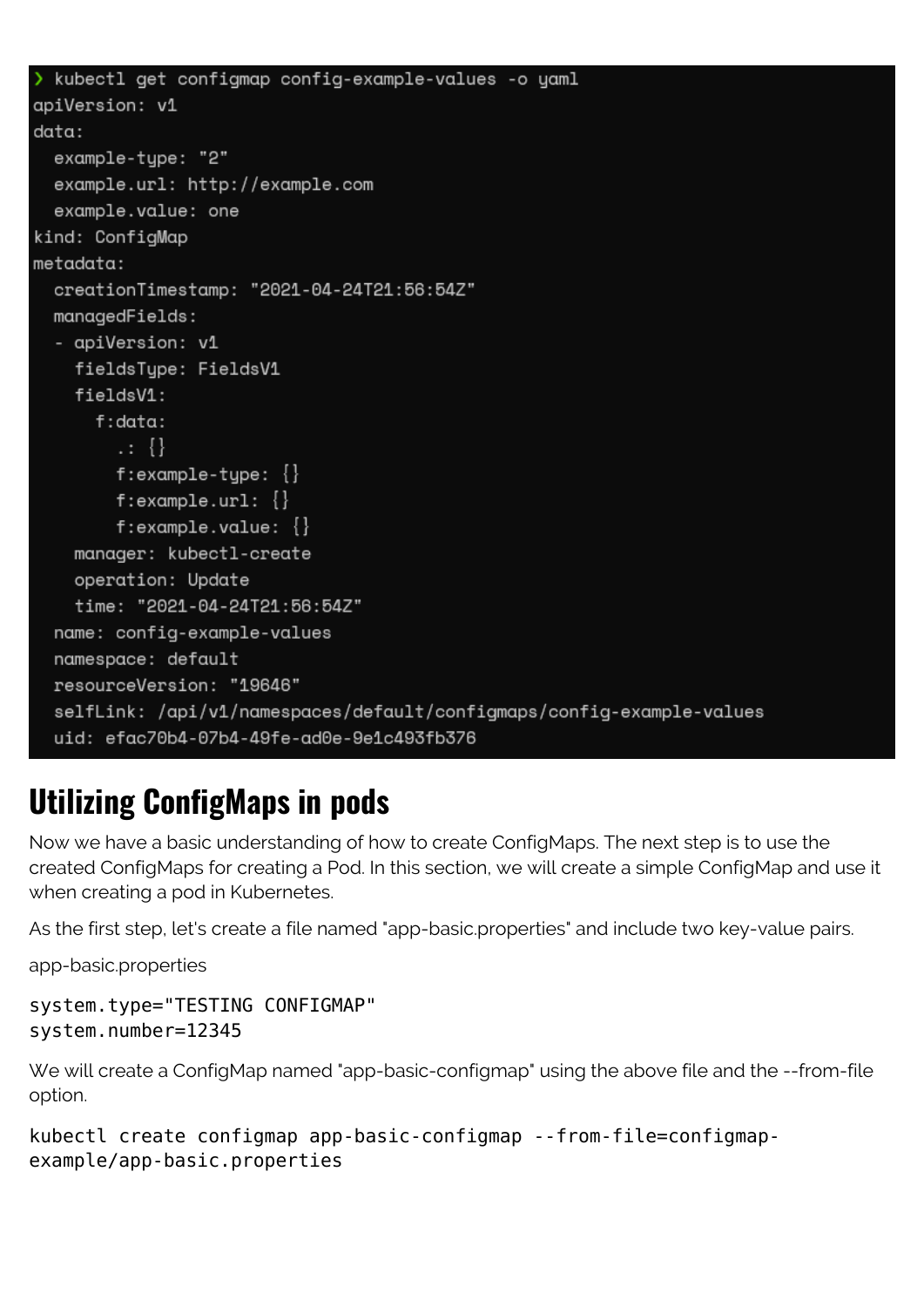kubectl create configmap app-basic-configmap --from-file=configmap-example/app-basic.properties configmap/app-basic-configmap created

kubectl get configmap app-basic-configmap -o yaml

```
> kubectl get configmap app-basic-configmap -o yaml
apiVersion: v1
data:app-basic.properties: |
    system.type="TESTING CONFIGMAP"
    system.number=12345
kind: ConfigMap
metadata:
  creationTimestamp: "2021-04-24T22:11:36Z"
 managedFields:
  - apiVersion: v1
    fieldsTupe: FieldsV1
    fieldsV1:
      f:data:\cdot: \ \{\}f:app-basic.properties: \{\}manager: kubectl-create
    operation: Update
    time: "2021-04-24T22:11:36Z"
  name: app-basic-configmap
  namespace: default
  resourceVersion: "21173"
  selfLink: /api/v1/namespaces/default/configmaps/app-basic-configmap
  uid: acb51647-1c3d-4db1-9a5d-d8d8427b8286
```
Finally, let's create a Pod referencing the newly created ConfigMap. We will be using the following YAML file to create the Pod.

apiVersion: v1 kind: Pod metadata: name: configmap-example-pod spec: containers: - name: configmap-example-busybox image: k8s.gcr.io/busybox command: envFrom: # Load the Complete ConfigMap - configMapRef:

example-pod.yaml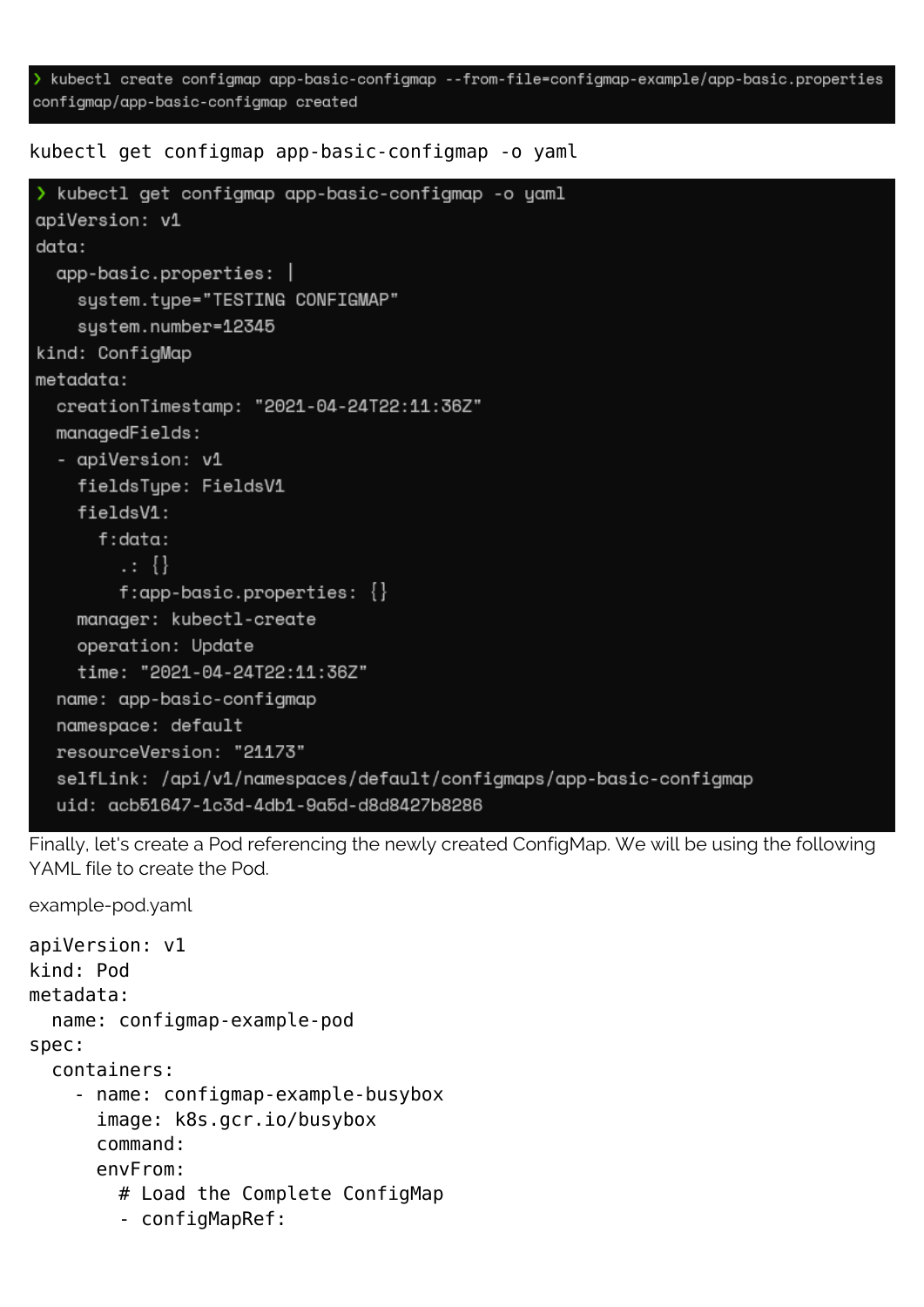name: app-basic-configmap restartPolicy: Never

As you can see from the above example, We are going to load the complete ConfigMap we created to the Kubernetes Pod.

```
kubectl create -f example-pod.yaml
kubectl get pods
```


The above result

indicates that the ConfigMap "app-basic-configmap" was successfully loaded when creating the Kubernetes Pod.

### **Mapping keys from ConfigMaps to pods**

Another way we can use ConfigMaps is to directly map values from ConfigMaps to the specific environmental variables in the Pod.

In this section, we will create two simple configmap files manually and load and map the values directly to the Kubernetes Pod. There, we will define the ConfigMaps as YAML files and then use the kubectl create command to generate the ConfigMaps.

application-defaults.yaml

```
apiVersion: v1
kind: ConfigMap
metadata:
   name: application-configs
   namespace: default
data:
   app.value: "45000"
   app.type: test-application
   app.ui: web
application-logs.yaml
apiVersion: v1
kind: ConfigMap
metadata:
   name: application-log-configs
```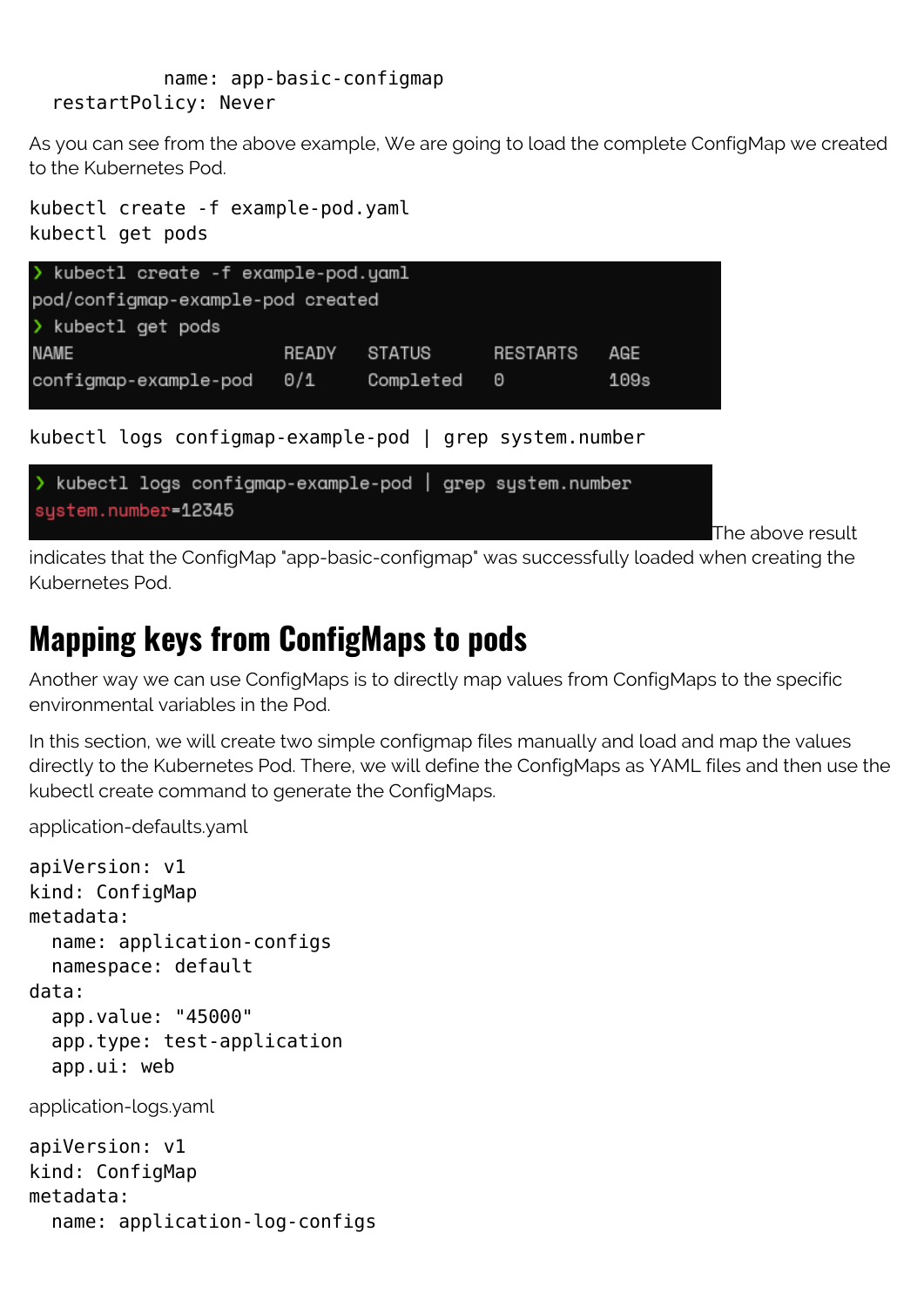```
 namespace: default
data:
   log_level: WARNING
   log_type: TEXT
kubectl create -f application-defaults.yaml
kubectl create -f application-logs.yaml
  kubectl create -f application-defaults.yaml
configmap/application-configs created
> kubectl create -f application-logs.yaml
configmap/application-log-configs created
                                                                   example-pod.yaml
apiVersion: v1
kind: Pod
metadata:
   name: configmap-example-pod
spec:
   containers:
     - name: configmap-example-busybox
       image: k8s.gcr.io/busybox
       command:
       env:
         - name: APPLICATION_TYPE
           valueFrom:
              configMapKeyRef:
                name: application-configs
                key: app.type
        - name: APPLICATION UI TYPE
           valueFrom:
              configMapKeyRef:
                name: application-configs
                key: app.ui
         - name: LOG_LEVEL
           valueFrom:
              configMapKeyRef:
                name: application-log-configs
                key: log_level
   restartPolicy: Never
```
In this configuration, we are mapping environmental variables to values within each ConfigMap.

The following is the basic structure for mapping a value. In the environment section in the YAML file, we define a variable name and reference the ConfigMap via the "configMapKeyRef" element using the "valueFrom." Here we will provide:

- The ConfigMap name
- The key where the value should be mapped from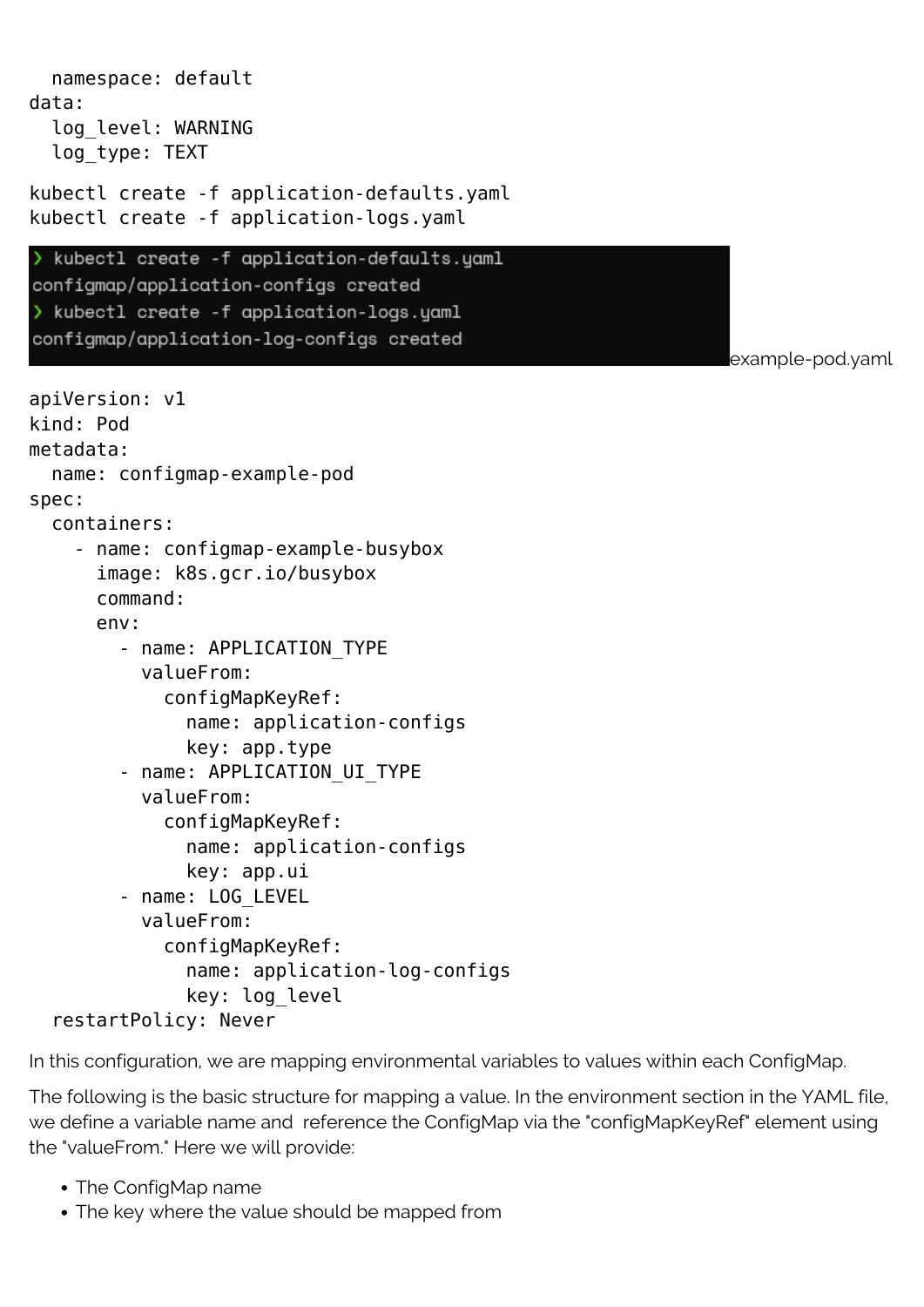```
env:
 - name: <<VARIABLE NAME>>
   valueFrom:
     configMapKevRef:
       name: << CONFIGMAP NAME>>
       key: << CONFIGMAP KEY>>
```
Next, we will

create the Pod using the kubectl create command as shown below.

```
kubectl create -f example-pod.yaml
kubectl get pods
```


successfully creating the Pod, we can explore the environment variables as shown below.



above results indicate that the values were correctly mapped to environment variables with custom names within the Kubernetes pod.

### **ConfigMap defined environment variables in pod commands**

Another way we can utilize ConfigMap defined environmental variables is by using them in Pod Commands. This can be done for both the command and args elements in a YAML file using the \$(VARIABLE\_NAME) Kubernetes substitution syntax.

The following code block demonstrates how to use these environment variables in the command element using example-pod.yaml as the base.

apiVersion: v1 kind: Pod metadata: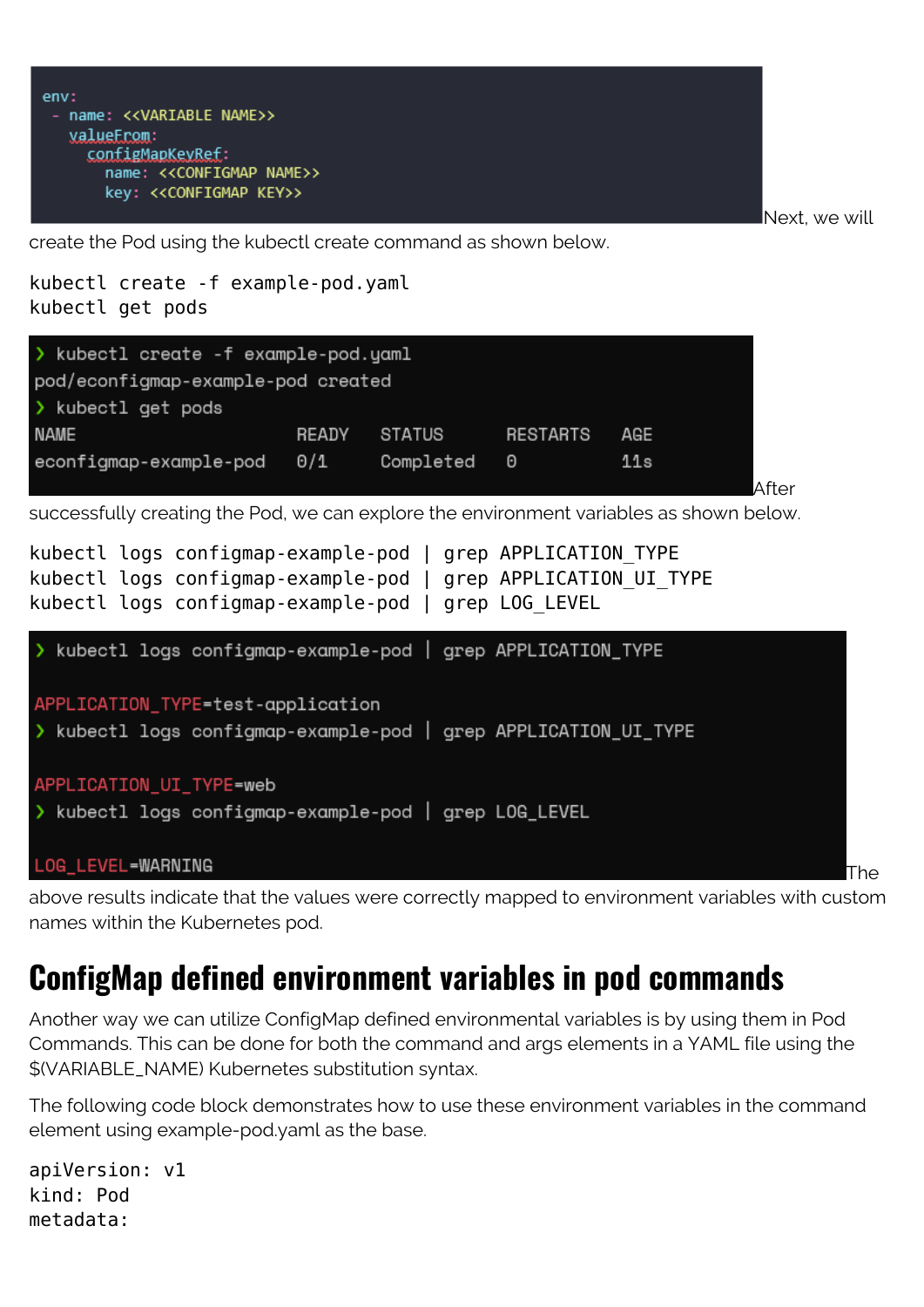```
 name: configmap-example-pod
spec:
   containers:
     - name: configmap-example-busybox
       image: k8s.gcr.io/busybox
       command:
       env:
          - name: APPLICATION_TYPE
           valueFrom:
              configMapKeyRef:
                name: application-configs
                key: app.type
         - name: APPLICATION UI TYPE
            valueFrom:
              configMapKeyRef:
                name: application-configs
                key: app.ui
          - name: LOG_LEVEL
           valueFrom:
              configMapKeyRef:
                name: application-log-configs
                key: log_level
   restartPolicy: Never
```
In this instance, the environmental variables are identified at the execution of the command (at the container start), and they will be directly displayed in the terminal.

## **Adding ConfigMap data to a volume**

Users can consume ConfigMaps by mounting the ConfigMap data into a Kubernetes volume. In the following example, we are mounting the "application-log-config" ConfigMap data to a volume called "config-volume" mounted in "/etc/config" in the container. Then we have configured a command that would list all the files within the /etc/config directory.

```
apiVersion: v1
kind: Pod
metadata:
   name: configmap-example-volume-pod
spec:
   containers:
     - name: configmap-volume-example-busybox
       image: k8s.gcr.io/busybox
       command:
       volumeMounts:
       - name: config-volume
         mountPath: /etc/config
   volumes:
     - name: config-volume
```